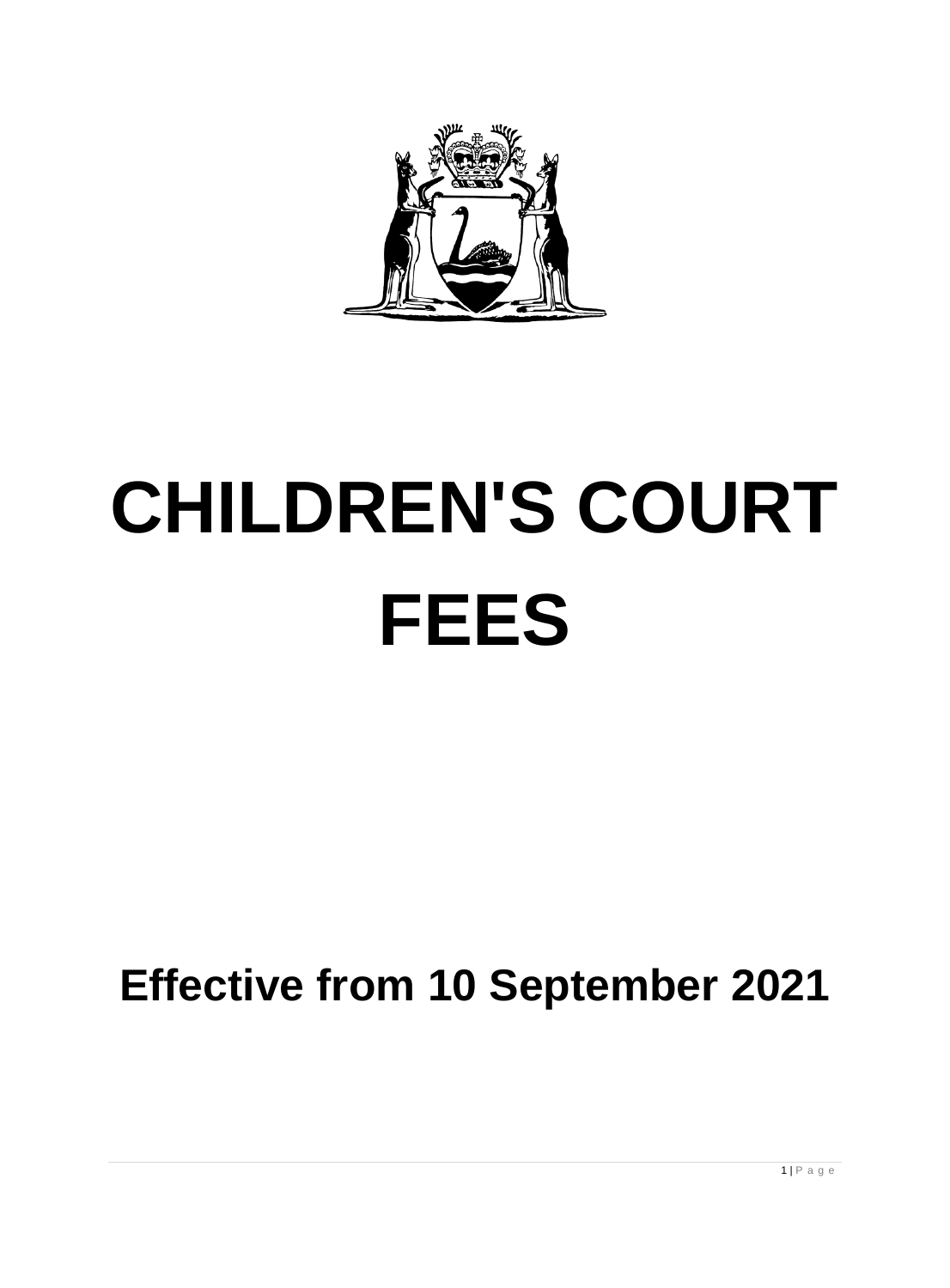## **Children's Court (Fees) Regulations 2005 Schedule 1, Division 1**

| <b>Description of Process</b>                                                                                         | Individual or eligible<br>entity | Fee for eligible<br>individual |
|-----------------------------------------------------------------------------------------------------------------------|----------------------------------|--------------------------------|
| <b>Prosecution Notice</b>                                                                                             | \$134.50                         | \$40.40                        |
| For the issue of a<br>summons or court<br>hearing notice to an<br>accused.                                            | \$25.80                          | \$7.75                         |
| Suitor's Fund Fee                                                                                                     | \$3.00                           | \$3.00                         |
| Application under<br>Section 71 Criminal<br>Procedure Act 2004                                                        | \$134.50                         | \$40.40                        |
| Warrant of any kind<br>Issue<br>Execution                                                                             | \$134.50<br>\$174.50             | \$40.40<br>\$174.50            |
| Service Fee - Includes:<br>• Application<br>$\cdot$ Summons<br>• Originating Process<br>• Notice or Order of<br>Court | \$96.00                          | \$96.00                        |

#### **CONSOLIDATED CRIMINAL FEES**

| <b>Description of</b><br><b>Process</b>                                                                                  | Individual or eligible<br>entity | Fee for eligible<br>individual |
|--------------------------------------------------------------------------------------------------------------------------|----------------------------------|--------------------------------|
| <b>Prosecution Notice only</b>                                                                                           | \$134.50                         | \$40.40                        |
| <b>Prosecution Notice</b><br>attached to a Summons<br>or Court Hearing Notice<br>(Court or Police to arrange<br>service) | \$259.30                         | \$147.15                       |
| <b>Prosecution Notice</b><br>attached to a Summons<br>or Court Hearing Notice<br>(Prosecutor to arrange<br>service)      | \$163.30                         | \$51.15                        |
| Application under<br>Section 71 Criminal<br>Procedure Act 2004                                                           | \$134.50                         | \$40.40                        |
| Issue and execution of<br>a warrant of any kind                                                                          | \$309.00                         | \$214.90                       |
| Warrant attached to a<br><b>Prosecution Notice</b>                                                                       | \$443.50                         | \$255.30                       |
| Warrant attached to a<br><b>Prosecution Notice and</b><br>a Court Hearing Notice                                         | \$472.30                         | \$266.05                       |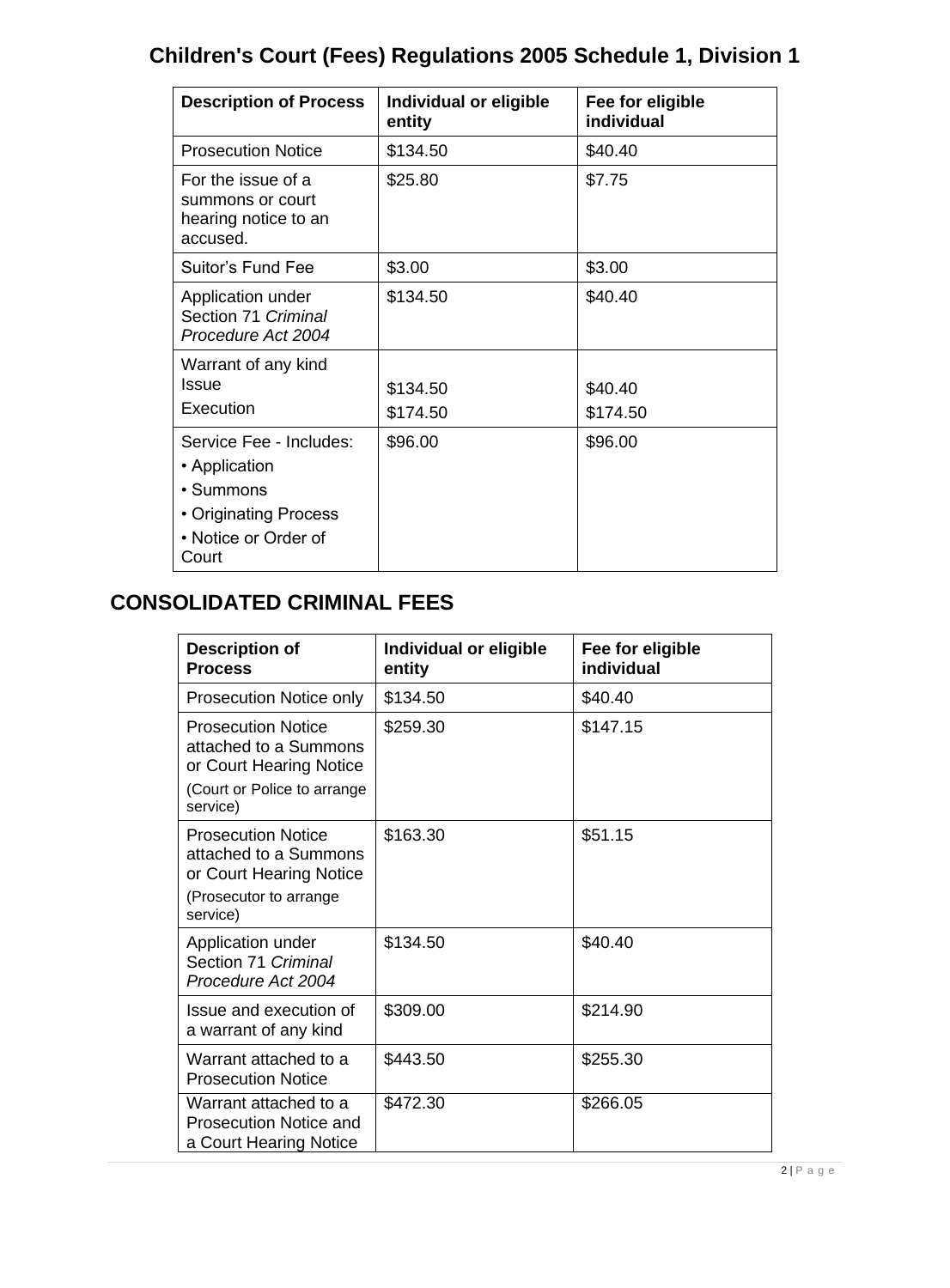#### **Records**

#### **Copies of Documents or Exhibits**

| <b>Description of Process</b>                                                                                                                                                                                                                 |                                  |                                |
|-----------------------------------------------------------------------------------------------------------------------------------------------------------------------------------------------------------------------------------------------|----------------------------------|--------------------------------|
|                                                                                                                                                                                                                                               | Individual or eligible<br>entity | Fee for eligible<br>individual |
| Copies of documents or<br>exhibits                                                                                                                                                                                                            | \$2.30 per page                  | \$0.70 per page                |
| Copy of reasons for<br>judgment<br>(i) For each copy<br>consisting of not more<br>than 10 pages issued to<br>a person not a party to<br>the proceedings and for<br>each copy in excess of<br>one copy issued to a<br>party to the proceedings | \$19.30                          | \$5.80                         |
| (ii) For each copy<br>consisting of 10 or more<br>pages an additional fee                                                                                                                                                                     | \$2.45 per page                  | \$0.75 per page                |
| For certifying that a<br>document is a true copy                                                                                                                                                                                              | \$26.70                          | \$8.00                         |
| For issuing a duplicate<br>order                                                                                                                                                                                                              | \$21.90                          | \$6.55                         |

## **Extraordinary Drivers Licence**

|                        | Individual or eligible<br>entity | Fee for eligible<br>individual |
|------------------------|----------------------------------|--------------------------------|
| <b>Application Fee</b> | \$255.00                         | \$76.50                        |

## **Misconduct Restraining Order**

|                        | Individual or eligible<br>entity | Fee for eligible<br>individual |
|------------------------|----------------------------------|--------------------------------|
| <b>Application Fee</b> | \$159.50                         | \$47.90                        |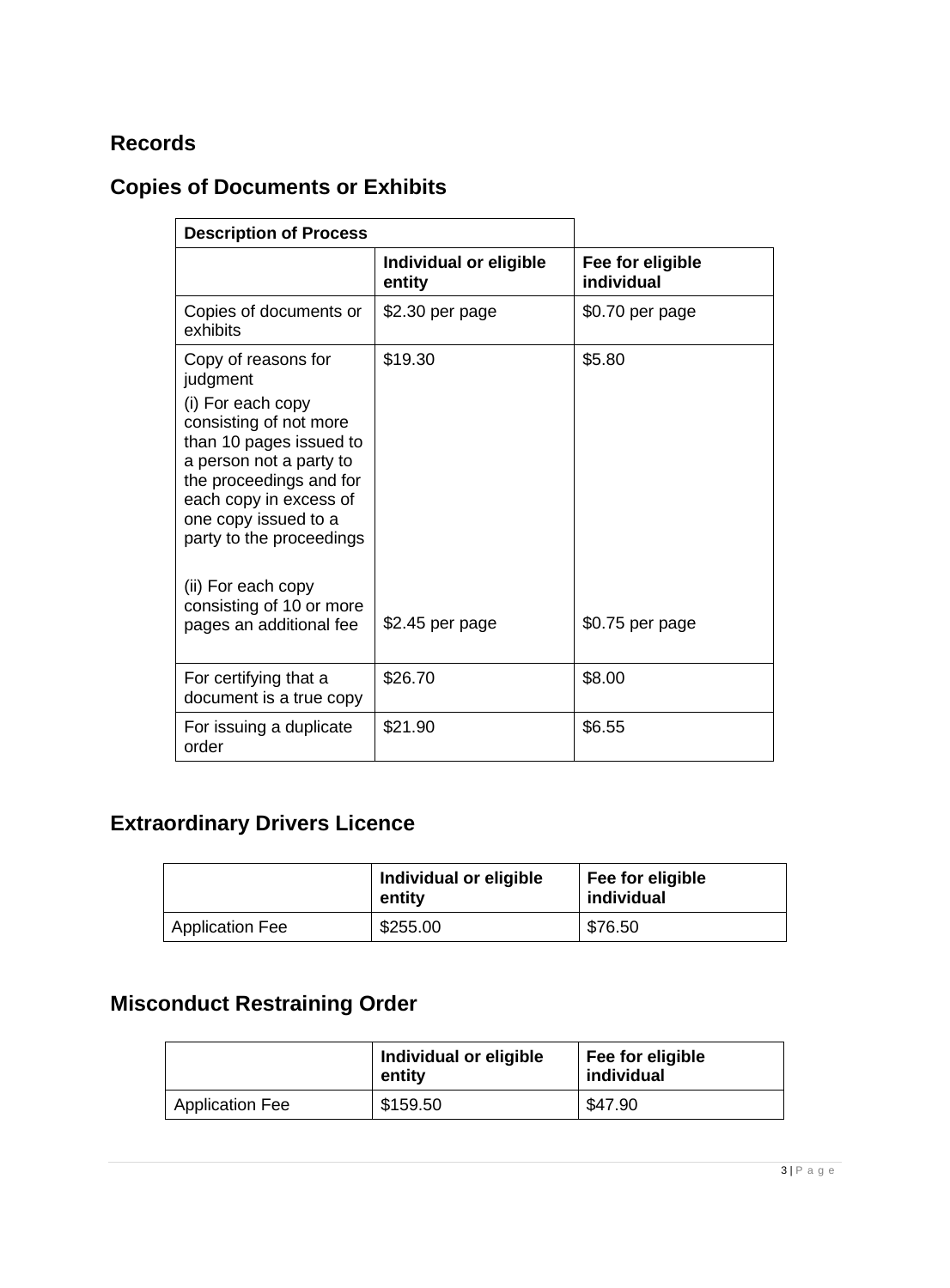## **Transcript**

| <b>Description of Process</b>                                                                                                                                   | Individual or eligible<br>entity    | Fee for eligible<br>individual    |
|-----------------------------------------------------------------------------------------------------------------------------------------------------------------|-------------------------------------|-----------------------------------|
| Copy of a transcript or<br>notes of evidence for<br>each page or part of a<br>page<br><b>Provided within 1 day</b><br>after the day in which<br>the fee is paid | \$25.60<br>plus<br>\$10.55 per page | \$7.70<br>plus<br>\$3.15 per page |
| <b>Provided within 2 days</b><br>after the day in which<br>the fee is paid                                                                                      | \$25.60<br>plus<br>\$9.70 per page  | \$7.70<br>plus<br>\$2.90 per page |
| <b>Provided within 4 days</b><br>after the day in which<br>the fee is paid                                                                                      | \$25.60<br>plus<br>\$9.10 per page  | \$7.70<br>plus<br>\$2.75 per page |
| <b>Provided within 7 days</b><br>after the day in which<br>the fee is paid                                                                                      | \$25.60<br>plus<br>\$8.80 per page  | \$7.70<br>plus<br>\$2.65 per page |
| <b>Provided within 14</b><br>days after the day in<br>which the fee is paid                                                                                     | \$25.60<br>plus<br>\$7.45 per page  | \$7.70<br>plus<br>\$2.25 per page |
| Provided on a running<br>basis                                                                                                                                  | \$25.60<br>plus<br>\$11.25 per page | \$7.70<br>plus<br>\$3.40 per page |
| For each copy of a<br>transcript or notes of<br>evidence in electronic<br>format if a fee has been<br>paid as above by the<br>applicant                         | \$26.70 per copy                    | $$8.00$ per copy                  |
| For each copy of a<br>transcript not in<br>electronic format if a fee<br>has been paid by the<br>applicant for a copy of<br>the transcript                      | \$2.65 per page                     | \$0.80 per page                   |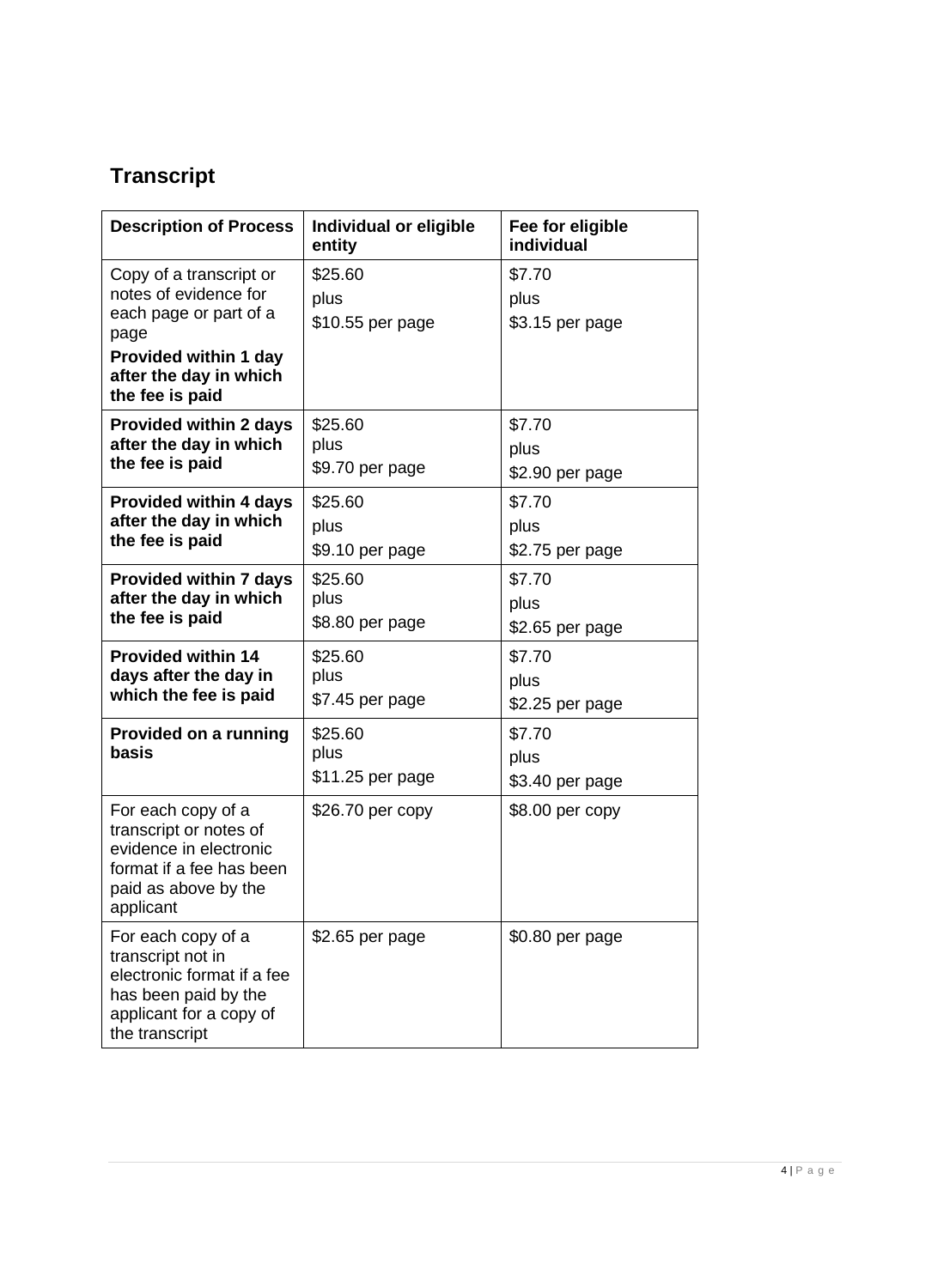#### **Search**

| <b>Description of Process</b>                                                                                                                              | Individual or eligible<br>entity | Fee for eligible<br>individual |
|------------------------------------------------------------------------------------------------------------------------------------------------------------|----------------------------------|--------------------------------|
| For searching any<br>record or proceeding<br>other than a search by<br>or on behalf of a party to<br>the proceedings in the<br>Court's civil jurisdiction. | \$55.50                          | \$16.65                        |
| Listening to or viewing<br>any electronic recording<br>that requires supervision<br>by an officer of the<br>Court, a search fee of                         | \$55.50                          | \$16.65                        |
| And in addition to the<br>search fee, for each<br>hour of the officer's time.                                                                              | \$135.50                         | \$40.65                        |

#### **Video Links**

| Evidence (Video and Audio Links Fees and Expenses) Regulations 1999 |          |  |  |
|---------------------------------------------------------------------|----------|--|--|
| <b>Schedule 1</b>                                                   |          |  |  |
| <b>Description of Process</b>                                       | Fee      |  |  |
| <b>Booking Fee Intrastate</b>                                       | \$148.00 |  |  |
| Booking Fee Interstate or overseas                                  | \$219.00 |  |  |
| <b>Hourly Rate</b>                                                  | \$115.50 |  |  |
| To be determined at<br>Line usage charge<br>conclusion of link      |          |  |  |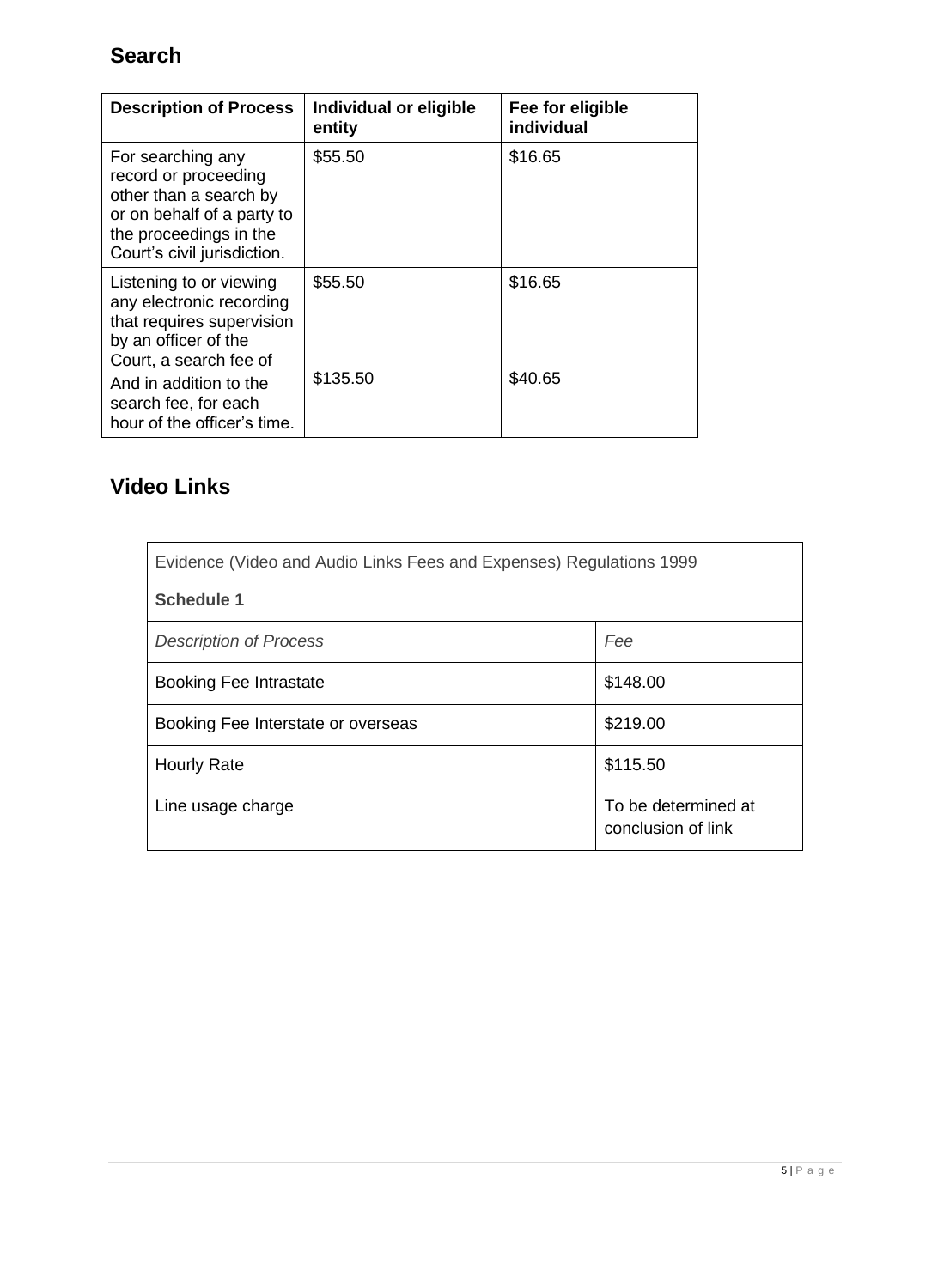#### **METHOD OF PAYMENT**

BY MAIL:

Credit Card – Master Card or Visa Card Cheque / Bank Cheque Money Order

All Cheques payable to 'Children's Court of WA'

When sending payment and documents by mail, please ensure that you mail to the correct Registry location.

The city address for the Registry of the Children's Court is 160 Pier Street, Perth 6000.

All Magistrates Court registries in the outer metropolitan and regional areas also deal with local Children's Court matters. The address details for each registry can be located on the website: [www.magistratescourt.wa.gov.au](http://www.magistratescourt.wa.gov.au/) (go to Court Locations and Contacts).

IN PERSON:

Cash EFTPOS facilities available Credit Card – Master Card or Visa Card Cheque / Bank Cheque Money Order

All Cheques payable to 'Children's Court of WA'